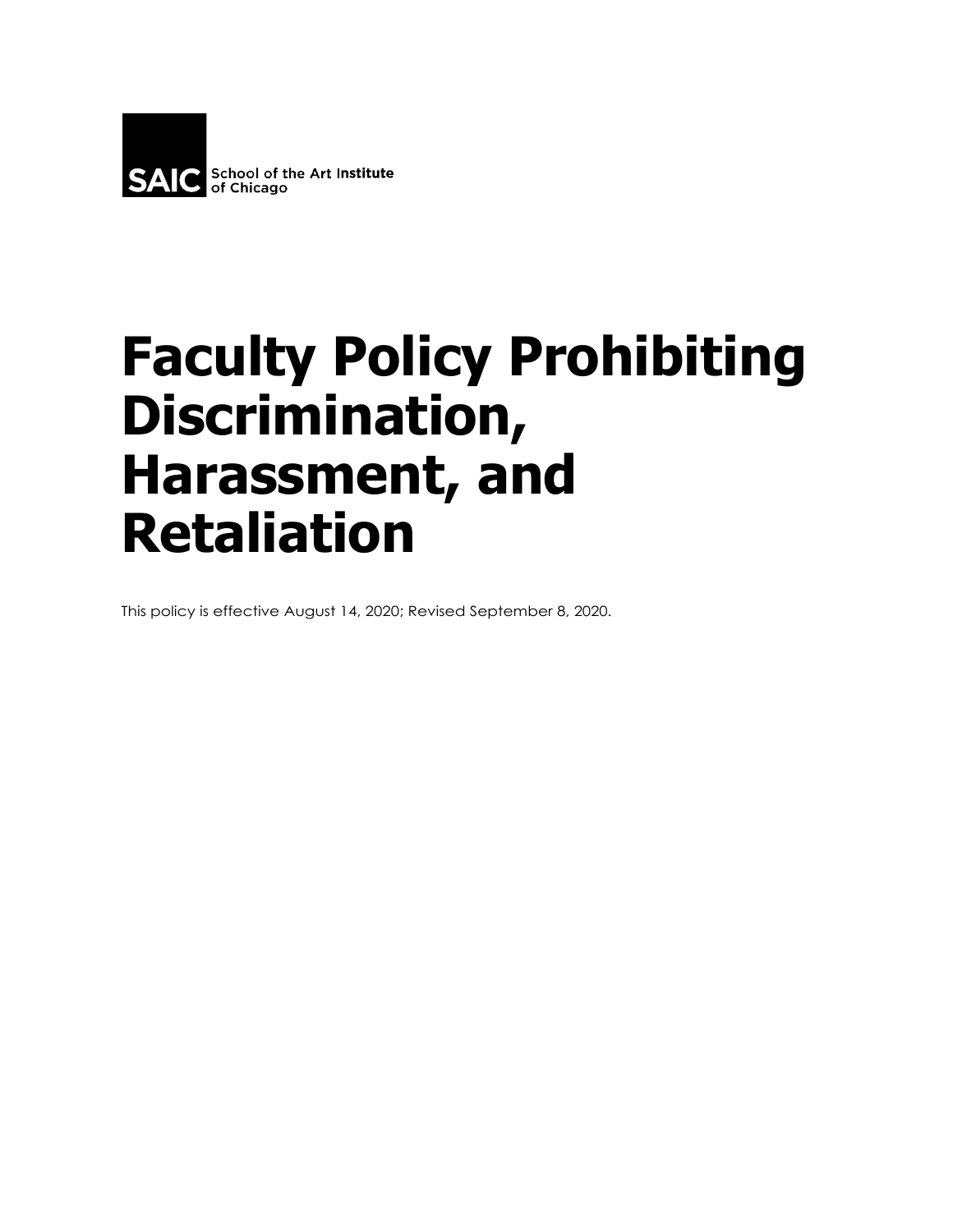# **A. Policy**

The Art Institute of Chicago ("AIC"), including both the School ("SAIC") and the Museum, is committed to maintaining an educational and working environment that is free from any form of prohibited discrimination. SAIC prohibits discrimination or harassment based on race, color, gender, religion, national origin, disability, age, actual or perceived sexual orientation, gender-related identity, marital status, parental status, military or former military status, or any other basis protected by federal, state, or local law. AIC also prohibits retaliation against anyone reporting or participating, or thought to have reported or participated in, an allegation, an investigation, or proceeding regarding discrimination or harassment, regardless of whether any discrimination or harassment is substantiated. For purposes of this Policy, the term "AIC" includes all trustees, officers, governors, faculty, staff, and volunteers.

False accusations, made with knowledge that they are false, are prohibited and will be treated as violations of this Policy. An individual, who in good faith, makes a report that later is not substantiated is not considered to have made a false accusation and, therefore, is not in violation of the Policy.

#### *Relationship with Other Policies.*

*Consensual Romantic or Sexual Relationship Policy*. This Policy addresses conduct that is unwelcome and not conduct based on consent. AIC has an additional, separate policy that applies to consensual romantic or sexual relationships with students. See Consensual Romantic or Sexual Relationship Policy found at https:/[/www.saic.edu/sites/default/files/SAIC\\_CRSR\\_Policy.pdf.](http://www.saic.edu/sites/default/files/SAIC_CRSR_Policy.pdf)

*Policy Prohibiting Sexual Assault, Domestic Violence, Dating Violence, and Stalking*. AIC also has an additional, separate policy that applies to sexual assault, domestic violence, dating violence, and stalking. See Policy Prohibiting Sexual Assault, Domestic Violence, Dating Violence, and Stalking, found online at saic.edu/vawa.

*Relationship to the Sexual Misconduct Under Title IX Policy.* Any finding that the conduct rises to the level of Sexual Harassment as defined in the Sexual Misconduct Under Title IX Policy will be made exclusively pursuant to the processes in the Sexual Misconduct Under Title IX Policy. All other forms of sex-based discrimination are governed by this policy, including sex-based harassment, as defined in this policy that does not meet the definition of Sexual Harassment as defined in the Sexual Misconduct Under Title IX Policy.

Conduct that is initially raised through a Formal Complaint under the Sexual Misconduct Under Title IX Policy may also be addressed under this policy, in AIC's discretion, when: (i) the conduct at issue, or some part of it, may constitute a violation of this policy irrespective of whether it constitutes Sexual Harassment under the Sexual Misconduct Under Title IX Policy; (ii) the Formal Complaint, or some part of it, has been dismissed under the Sexual Misconduct Under Title IX Policy; or (iii) a final determination of a Formal Complaint has been made under the Sexual Misconduct Under Title IX Policy and separate or additional action may be necessary to enforce this policy.

### **B. Definitions**

**Discrimination** is defined as unequal, adverse treatment of an individual because of their protected legal status. This means that unequal, adverse treatment is prohibited if it is becauseof a person's race, color, gender, religion, national origin, disability, age, actual or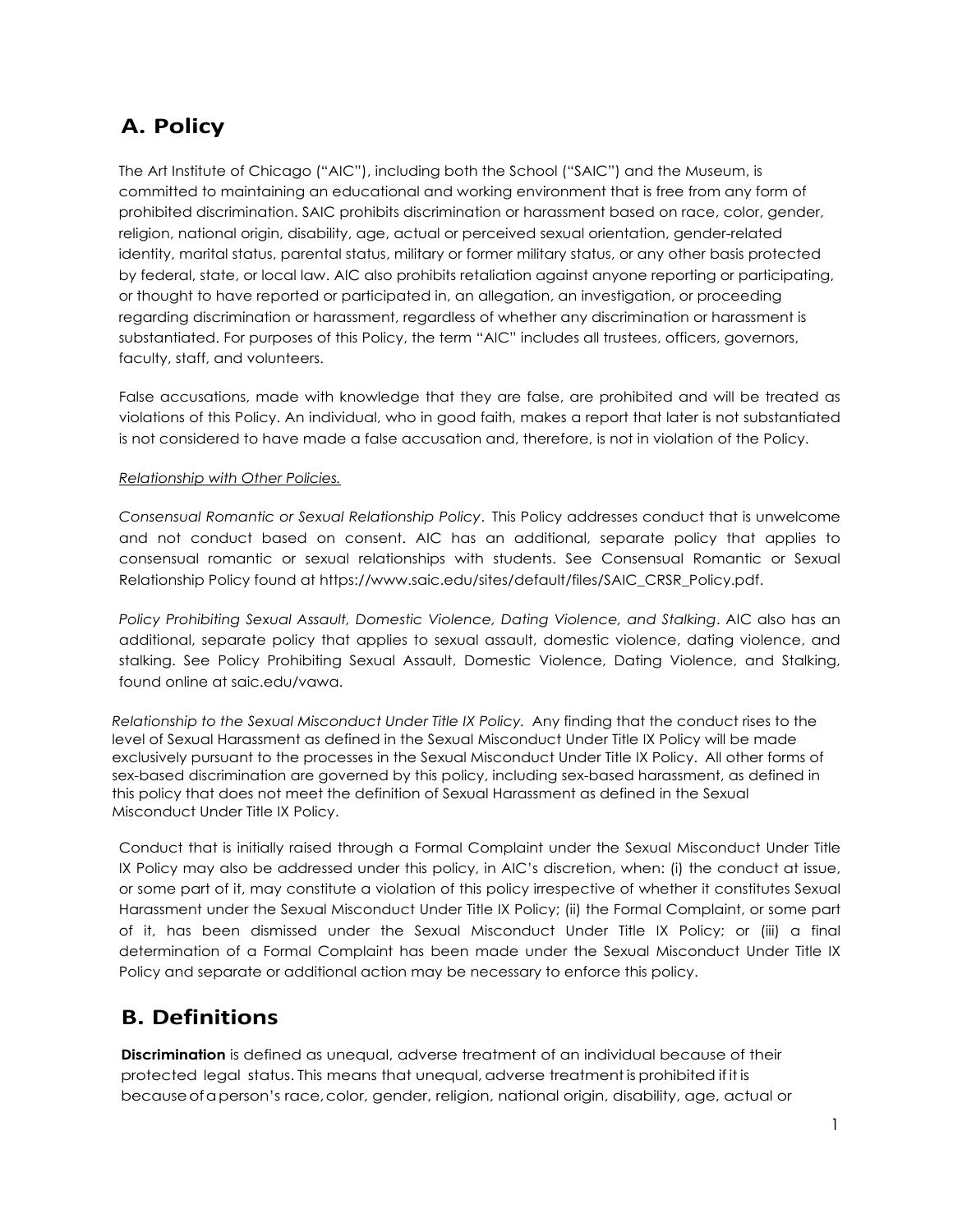perceived sexual orientation, gender-related identity, marital status, parental status, military or former military status, or any other basis protected by federal, state, or local law.

**Harassment** is one form of discrimination and is defined as unwelcome, hostile, or inappropriate conduct directed toward an individual because of their protected legal status. The determination of what constitutes illegal harassment varies with the particular circumstances, but it must be so severe, persistent, or pervasive that it affects an individual's ability to participate in or benefit from an educational program or activity; or creates a hostile or abusive educational or working environment. It must include something beyond mere expression of opinions, views, words, symbols, or thoughts that someone finds offensive.

**Sexual harassment** is a form of harassment prohibited by this Policy. It includes any unwelcome sexual advances, request for sexual favors, or other verbal or physical conduct of a sexual nature when:

- **•** Submission to such conduct is made either explicitly or implicitly a term or condition of employment or obtaining an education; or
- **•** Submission to or rejection of such conduct by an individual is used as a factor affecting that individual's employment or education; or
- **•** Such conduct has the purpose or effect of substantially interfering with an individual's employment or education, i.e., it is so severe, pervasive, or persistent that it creates an intimidating, threatening or hostile living, educational, or employment environment under both an objective (a reasonable person's view) and subjective (the complainant's view) standard.

An extreme form of sexual harassment includes sexual assault. If a report includes allegations of sexual assault, then the policies and procedures set forth in the Policy Prohibiting Sexual Assault, Domestic Violence, Dating Violence, and Stalking will be followed in the assessment, investigation, and resolution of the report. In no event shall a report proceed simultaneously through more than one procedure.

**Retaliation** is defined as adverse or negative action (or threats of an adverse or negative action) against an individual because that individual (1) in good faith, reported discrimination, harassment, or retaliation; (2) participated as a party to or witness in an investigation or a proceeding relating to such allegations; or (3) is thought to have participated in a good-faith report of discrimination, harassment, or retaliation, or is thought to have participated as a party to or witness in an investigation or proceeding relating to such allegations.

**Confidentiality**, as used in this Policy, refers to a legal obligation not to disclose information without the express, written permission of the individual who provided the information, with certain exceptions, such asif there is a continuing threat of serious harm to self or others or another legal obligation to reveal such information (e.g., where there is suspected abuse or neglect of a minor). **On SAIC's campus, only the professional counselors in Counseling Services, the nurses in Health Services, and the Confidential Advisor ("Confidential Resources") can maintain confidentiality. The Confidential Advisor may be reached at 312.499.4271.** These resources are available only to students. Various off-campus resources available to anyone, such as counselors, advocates, and health care providers, will also generallymaintain confidentiality and not share information with SAIC unless the individual providing the information requests disclosure and signs a consent form. The Employee Assistance Program (800.311.4327), which is available to faculty and staff, is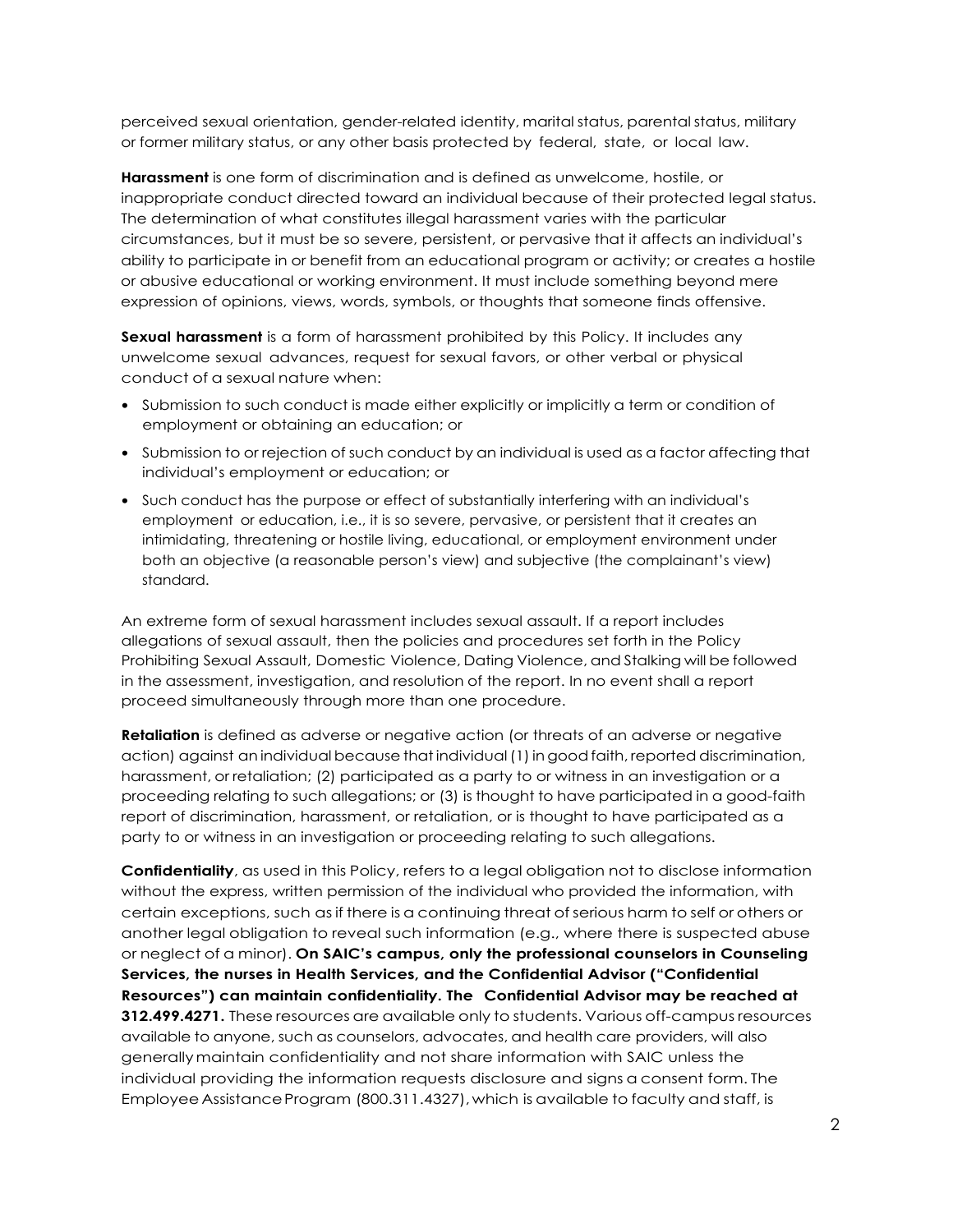considered a confidential off-campus resource even though it is paid for by SAIC.

**Privacy** generally means that information related to a report will be shared only with those School employees who "need to know" in order to assist in the review, investigation, or resolution of the report. While not bound by confidentiality, these individuals who receive private information will be discreet and do their best to respect the privacy of all individuals involved in the process. If an investigation is required, the information may also be shared with the alleged offender(s) or others as required to conduct a complete and fair investigation. Although SAIC manages private information with discretion, it is not possible to maintain confidentiality for any information other than information provided to the Confidential Resources.

# **C. General Reporting Obligations**

All AIC and SAIC staff (excluding Confidential Resources), SAIC student Teaching Assistants and Resident Advisors, and volunteers are required to report incidents or allegations of discrimination, harassment, and retaliation to SAIC's Director of Title IX. This requirement applies to all faculty members and is not limited to faculty members in management positions. This allows SAIC to provide resources and support to those who have experienced discrimination, harassment, and retaliation and to take consistent action to respond to reports of such conduct.

Individual faculty members are not expected to be experts on issues such as discrimination and harassment. However, that is not a reason to fail to report behavior that appears to be (or is perceived by others to be) discriminatory or harassing. It is to everyone's benefit that behavior that is thought to be discriminatory or harassing is reported promptly.

Because of these legally-imposed reporting requirements, faculty members who learn of discrimination, harassment, and retaliation may commit to maintaining **privacy** for the information they receive but cannot commit to maintaining **confidentiality**. (See Section B above for the definitions of "privacy" and "confidentiality.")

# **D. Reporting for Faculty Claiming Discrimination, Harassment, or Retaliation**

Faculty members who believe they were subjected to discrimination, harassment, or retaliation in violation of this Policy should promptly report the matter to the Director of Title IX or the Faculty Liaison. If the Faculty Liaison receives the report, they will notify the Director of Title IX, and vice versa. The Director of Title IX will notify the Department Chair or Program Head, if appropriate.

If a faculty member alleges that the Director of Title IX is responsible for a violation of this Policy, they should report that only to the Faculty Liaison, and the Faculty Liaison will inform the Chief Human Resources Officer. If a faculty member alleges that the Faculty Liaison is responsible for a violation of this Policy, they should report that only to the Director of Title IX, the Director of Title IX will inform the Chair of the Faculty, and the Chair of the Faculty, in consultation with the Director of Title IX, will determine who should replace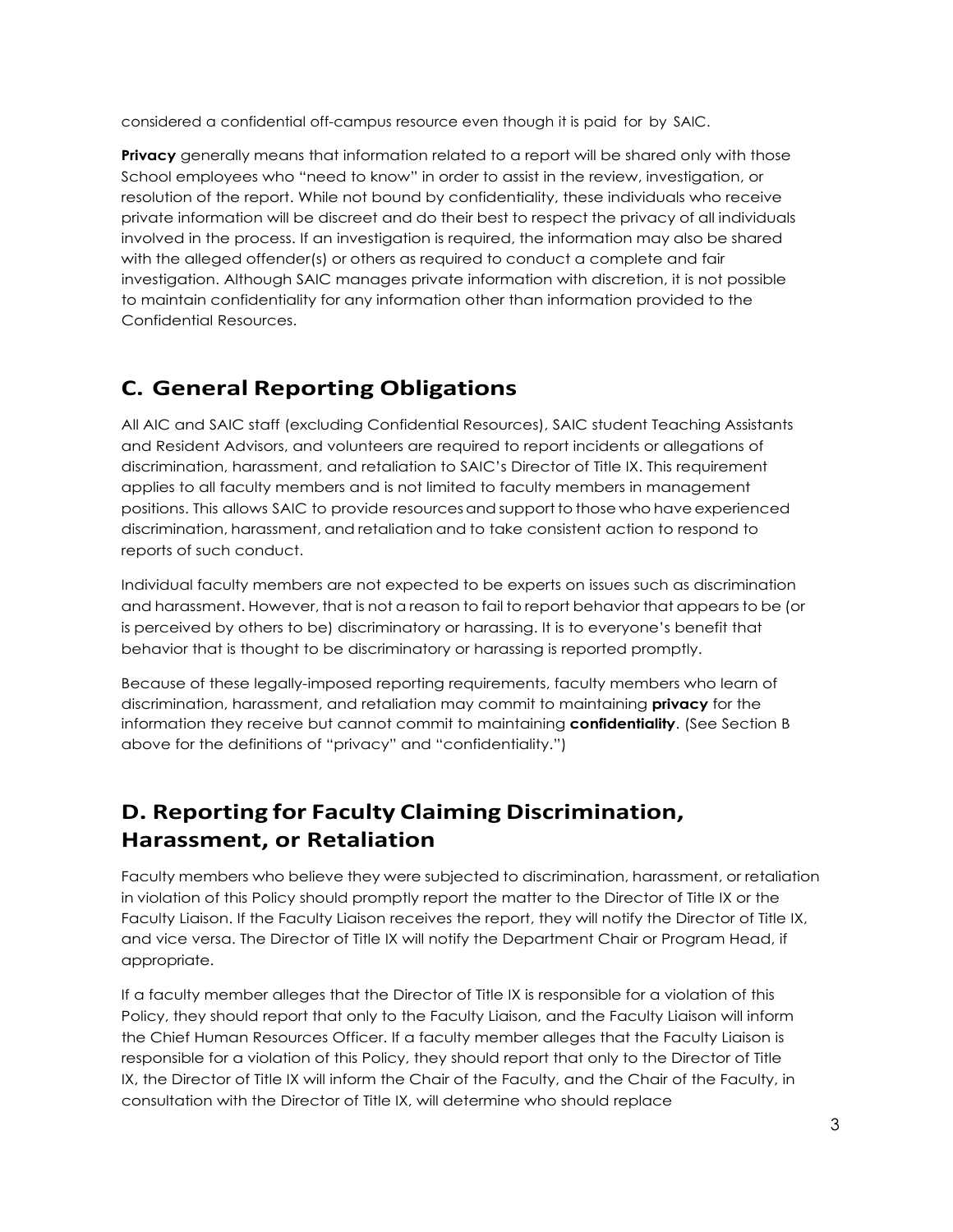the Faculty Liaison in the review of the matter.

Please note that in some cases, SAIC may determine that it has an obligation to investigate a report even if the faculty member who was allegedly subjected to the discrimination, harassment, or retaliation does not seek to do so themselves. The faculty member is encouraged to participate in the process in such cases, but the extent of the faculty member's participation, if any, is ultimately up to the faculty member.

## **E. Supportive Measures**

The Director of Title IX and/or the Faculty Liaison will provide information about supportive measures to any faculty member who makes a report and will arrange such measures if the faculty member requests them and they are reasonably available. The Director of Title IX and/or the Faculty Liaison will also provide such measures, if reasonably available, upon the request of a member of SAIC's community who is the subject of a report. Examples of interim protective measures include mutual no contact instructions or changes to a party's schedule or working arrangements. Although supportive measures are not punitive or disciplinary in nature, they may impose a burden, albeit a reasonable one, on a member or members of SAIC's community. SAIC will maintain as private any supportive measures provided to an individual, except as necessary to provide the supportive measure; for example, both individuals would be informed of a mutual no contact instruction. The Title IX Office also reassesses the availability and implementation of supportive measures on an ongoing basis.

## **F. Applicable Procedures and Responsible Administrators**

After learning of a report of discrimination, harassment, or retaliation, the Director of Title IX will determine which procedures apply and who is responsible for implementing those procedures. This determination will be made based on the identity of the person alleged to have violated the Policy, who is referred to as the "Respondent." The person making the allegations will be referred to as the "Complainant."

- If the Respondent is a faculty member, the Director of Title IX will oversee the process in consultation with the Faculty Liaison. The Dean of Faculty and Vice President for Academic Affairs will decide whether a Policy violation occurred and if so, the appropriate sanction. **The investigation and resolution of matters in which the Respondent is a faculty member are governed by Section G below, and anyone with a report that a faculty member engaged in discrimination, harassment, or retaliation should refer to those provisions.**
- **•** If the Respondent is a student, the Director of TitleIX willoversee the process. The Vice President and Dean of Student Affairs will decide whether a Policy violation occurred and if so, the appropriate sanction. **The investigation and resolution of matters in which the Respondent is a student are governed by the Discrimination, Harassment, and Retaliation Policy found in the Student Handbook. Anyone with a report that a student engaged in discrimination, harassment, or retaliation should refer to that Policy. It may also be found at saic.edu/student handbook.**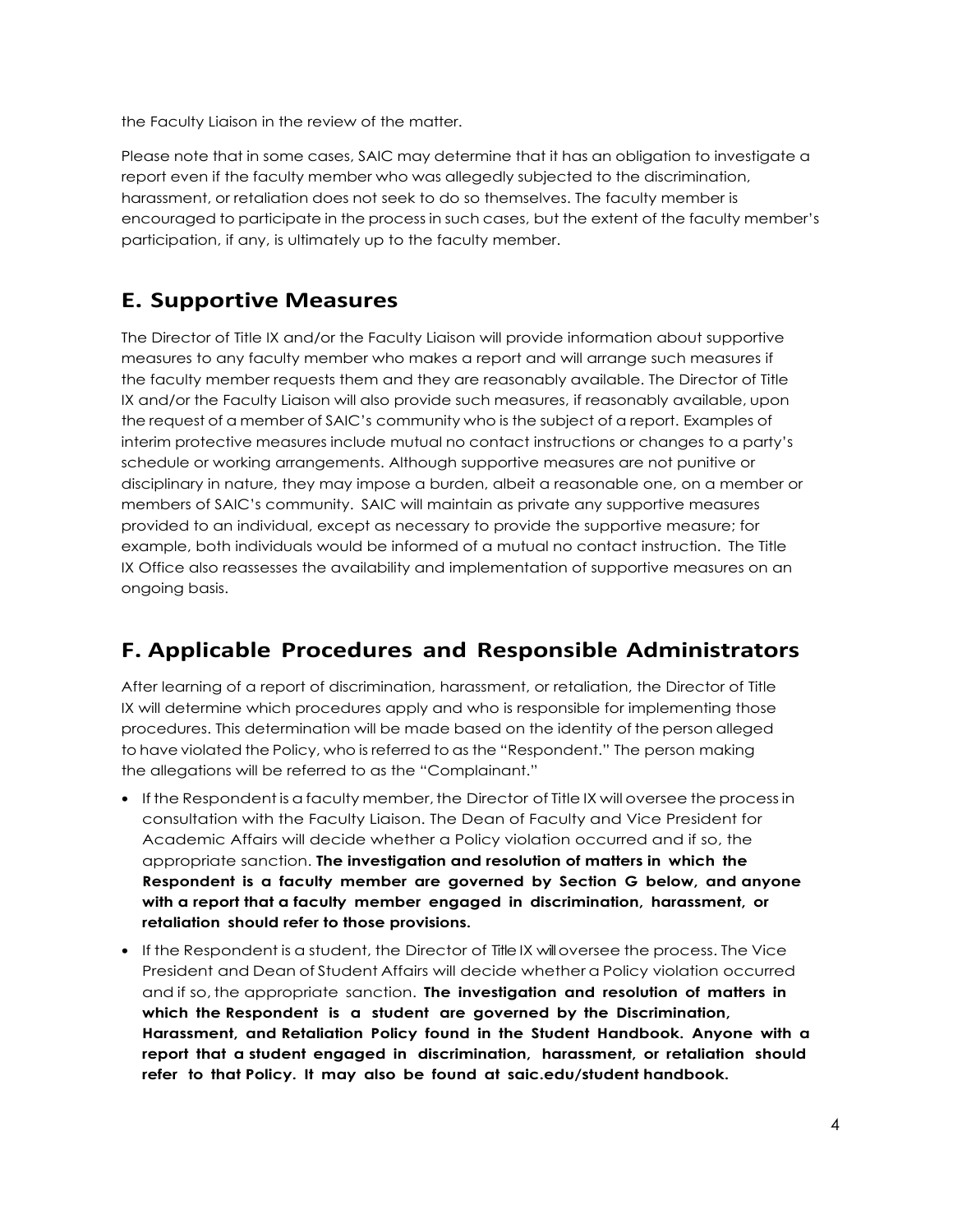- **•** If the Respondent is a staff member, the Manager of Employee Relations will oversee the process, as appropriate. In cases where the Complainant is a student, the Director of Title IX will oversee the process instead.The Chief Human Resources Officer will decide whether a Policy violation occurred and if so, the appropriate sanction. **The investigation and resolution of matters in which the Respondent is a staff member are governed by the Policy Prohibiting Discrimination, Harassment, and Retaliation** found in the Employee Guidelines. Anyone with a report that a staff member engaged in discrimination, harassment, or retaliation should refer to that Policy.
- **•** The Director of Title IX will determine the appropriate process to be used, including who will conduct the investigation and who will decide the matter (including appeals), in the following circumstances: (a) if the Respondent is third party on our premises or in a School program, (b) if the Respondent has dual status in the community (such as a student employee or a staff member who also teaches), and (c) if the Respondent alleges that the Complainant also violated this Policy or another AIC policy so that there are cross-reports from the Complainant against the Respondent and the Respondent against the Complainant. In these cases, the Director of Title IX may use one of the processes outlined above or may combine or coordinate processes as appropriate to the circumstances. The Director of Title IX will notify both the Complainant and the Respondent of the process to be used.

## **G. Process if Respondent is a Faculty Member**

This section explains the process used to address allegations that a faculty member engaged in discrimination, harassment, and/and retaliation in violation of this Policy. This process is an administrative process, not a legal proceeding, and can take place before, during, or after criminal and/or civil proceedings relating to the same incident. The duties of any administrator named in this Policy, such as the Director of Title IX or the Faculty Liaison, may be carried out by a designee of that administrator.

#### **1. Initial Evaluation of a Report that a Faculty Member Engaged in Discrimination, Harassment, or Retaliation**

Upon reviewing the report, the Director of Title IX may suggest an informal resolution, described in Section 2 below. Alternatively, the Director of Title IX may determine that the matter requires a formal resolution, described in Section 3 below. In addition, the Director of Title IX may determine in certain cases that the report, even if substantiated, is insufficient to state a violation of the Policy and will notify the Complainant that the matter will be closed without a referral for either informal or formal resolution.

#### **2. Informal Resolution**

In a diverse community, disagreements, and conflicts of various degrees of seriousness are inevitable. In many instances, informal approach can be useful in resolving instances of inappropriate conduct and perceived instances of discrimination, harassment, or retaliation. Problems are sometimes easier to resolve in an informal atmosphere that encourages people to identify the difficulty, talk it out, and agree how to deal with it.

An informal resolution is a flexible approach to resolving disagreements. As a result, there is no fixed format. It can involve a meeting between the two parties to facilitate an informal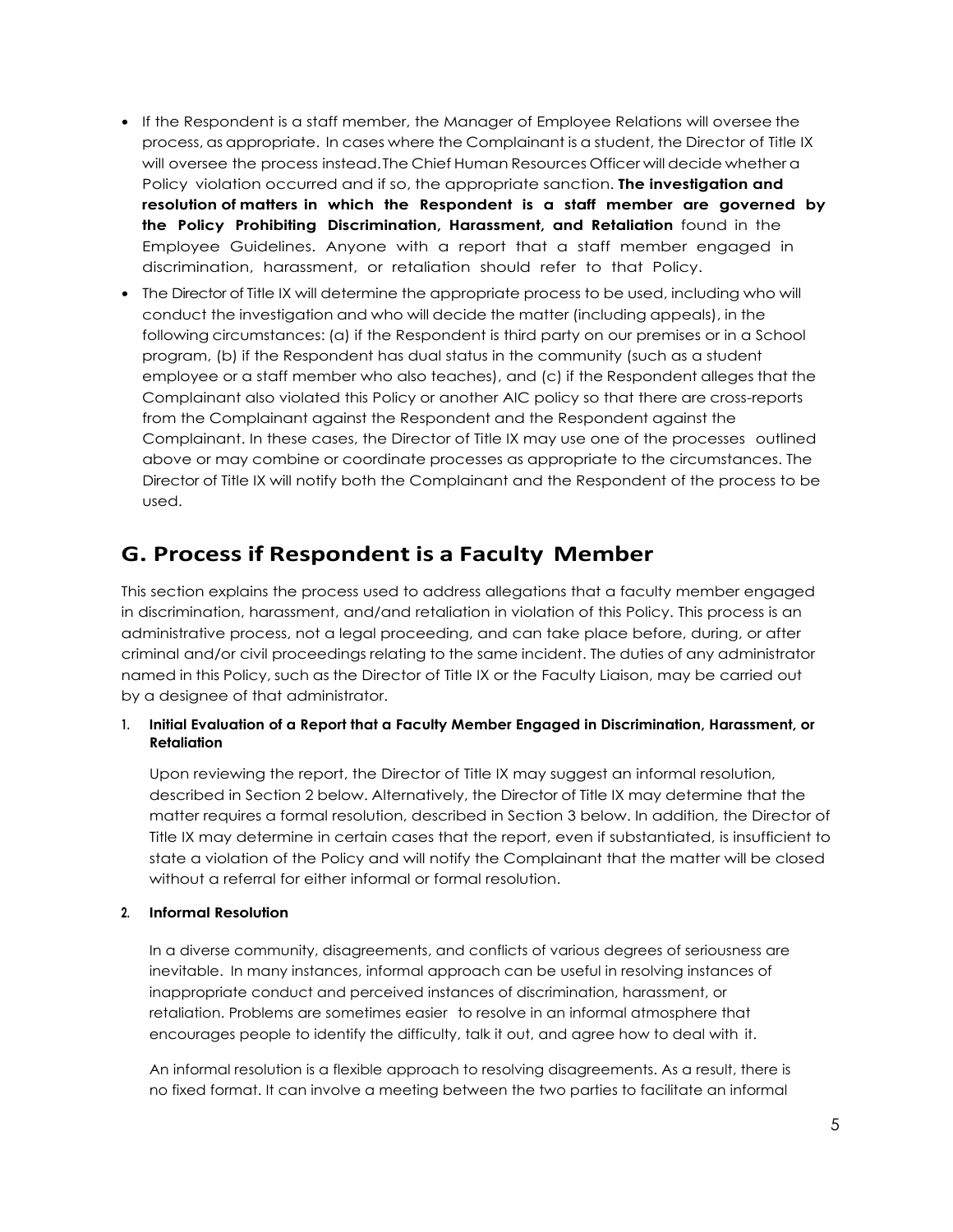discussion, arranging to channel communications through a third party if the parties do not want to meet, or some other approach suitable to the circumstances.

If a Complainant wishes to pursue an informal process, the Director of Title IX or the Faculty Liaison will facilitate it. In some cases, both parties have to agree to the informal resolution process. For example, if an outcome of the informal resolution could be an adverse employment action (such as a written reprimand), the Respondent must also agree to engage in the informal resolution process. Counseling a member of the AIC community on policies and expectations is not considered an adverse employment action.

If the parties engage in an informal process and the Complainant and the facilitator (either the Director of Title IX or the Faculty Liaison) are satisfied the issue has been resolved (or if it is a matter that required the agreement of the Respondent as well and they are also satisfied the issue has been resolved), no further action will be taken. If an informal process ends without a satisfactory resolution, then the Complainant may choose to pursue a formal resolution, described in Section 3 below.

An informal process is voluntary; a Complainant does not have to agree to an informal process and if they do pursue an informal resolution, either the Complainant, Respondent, or the facilitator may end it at any time.

Note: Face-to-face mediation (even on a voluntary basis) is not appropriate if there are allegations of sexual assault. As noted above, if a report includes allegations of sexual assault, then the policies and procedures set forth in the Policy Prohibiting Sexual Assault, Domestic Violence, Dating Violence, and Stalking will be followed in the assessment, investigation, and resolution of the matter. In no event shall a report proceed simultaneously through more than one procedure.

#### **3. Formal Resolution**

If an informal process is not used or fails to resolve the matter, the Director of Title IX will promptly initiate an investigation. The Director of Title IX's office is responsible for carrying out the investigation and determining the appropriate scope of the investigation. The Director of Title IX will collaborate with the Faculty Liaison on the investigation, and the Faculty Liaison may participate in interviews along with the Director of Title IX.

During the investigation, each party will be offered the same opportunities to present information, including but not limited to the opportunity to explain their understanding of the circumstances and offer any additional information that they believe is relevant to the investigation.

Upon completion of the investigation, the Dean of Faculty and Vice President for Academic Affairs shall be responsible for determining, based on the available information, whether a policy violation occurred. The determination shall be made on the basis of whether it is more likely than not that the Respondent violated this Policy. To assist in reaching a determination, the Dean of Faculty and Vice President for Academic Affairs may, in their sole discretion, meet with the parties, and/or request the Director of Title IX's office to conduct additional investigation.

If the Dean of Faculty and Vice President for Academic Affairs finds that a Policy violation occurred, they will then determine the appropriate sanction. The Dean will take prompt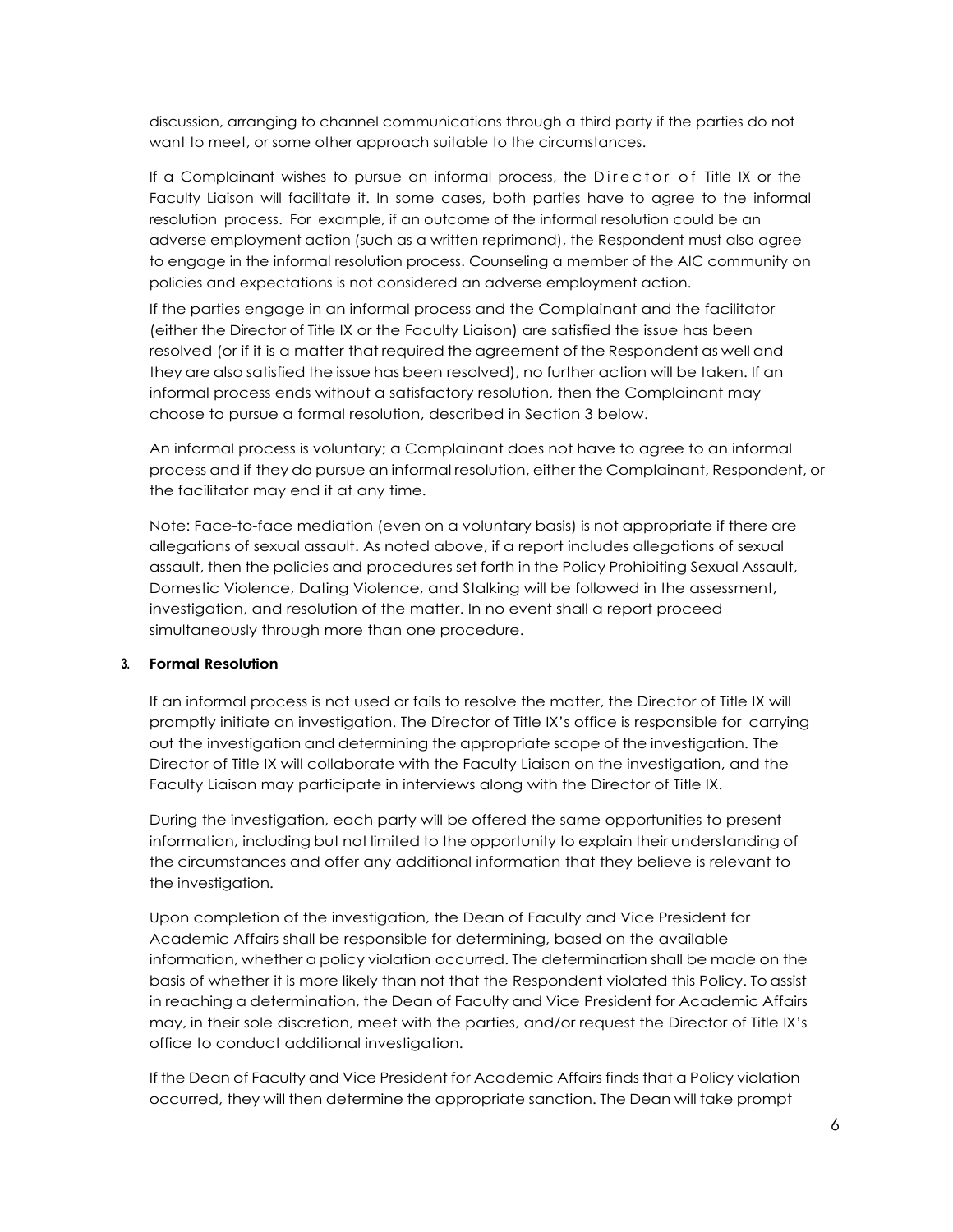and appropriate action to stop the discriminatory, harassing, or retaliatory conduct if a violation of this Policy is found and take action to ensure that the violation will not recur. Even where a violation is not found, it may be appropriate to counsel individuals regarding their behavior.

Violations of this Policy can lead to corrective action ranging from a written reprimand, up to and including termination. In cases where the Dean of Faculty determines that termination is the appropriate action, they must first advise the President of the School. If the President agrees, the faculty member will be terminated immediately, except that faculty members with tenure or whose term appointment has not expired. For those faculty, the matter will proceed in accordance with Section 9.C. AAUP Statements on Academic Due Process Procedures, in the Faculty Handbook Supplement. If the President disagrees with the Dean of Faculty's determination that the Respondent should be terminated, the Dean will determine an appropriate alternative sanction.

Once the Dean of Faculty has decided the sanction, both the Complainant and the Respondent will be notified, in writing, whether discrimination, harassment, or retaliation in violation of this Policy was found to have occurred. In a matter regarding an alleged violation of discrimination based on sex or sexual harassment, the Complainant will also be notified of any individual remedies offered or provided to the Complainant or any sanction that is imposed on the Respondent that directly relates to the Complainant, and other steps SAIC has taken to eliminate the hostile environment, if SAIC finds one to exist, and prevent recurrence.

#### **4. Timeframe**

SAIC strives to complete its investigation and resolution of reports of discrimination, harassment, or retaliation reasonably promptly, taking into consideration factors such as the complexity of the investigation, the severity and extent of the alleged conduct, and the timing of school breaks. SAIC strives to complete the investigation and resolution (excluding any appeal) within ninety (90) calendar days, though that timeframe may be extended based on factors such as those just noted. In cases where the investigation may be lengthy, SAIC endeavors to give the Complainant and the Respondent periodic updates on the anticipated time frame for resolution.

#### **5. Appeals of Formal Resolutions Decisions**

Either the Complainant or the Respondent may appeal the decision of the Dean of Faculty within five (5) business days after receiving notice of the decision. The Dean of Faculty has the discretion to decide whether any sanction that may have been imposed will be carried out, revised, or held in abeyance during this five (5) day period and also while an appeal is being considered and decided.

An appeal must be made in writing, must be submitted to the Dean of Faculty, and must state the basis for appeal. Upon receiving an appeal, the Dean of Faculty will promptly notify the Director of Title IX. Appeals are only permitted to proceed if the written notice of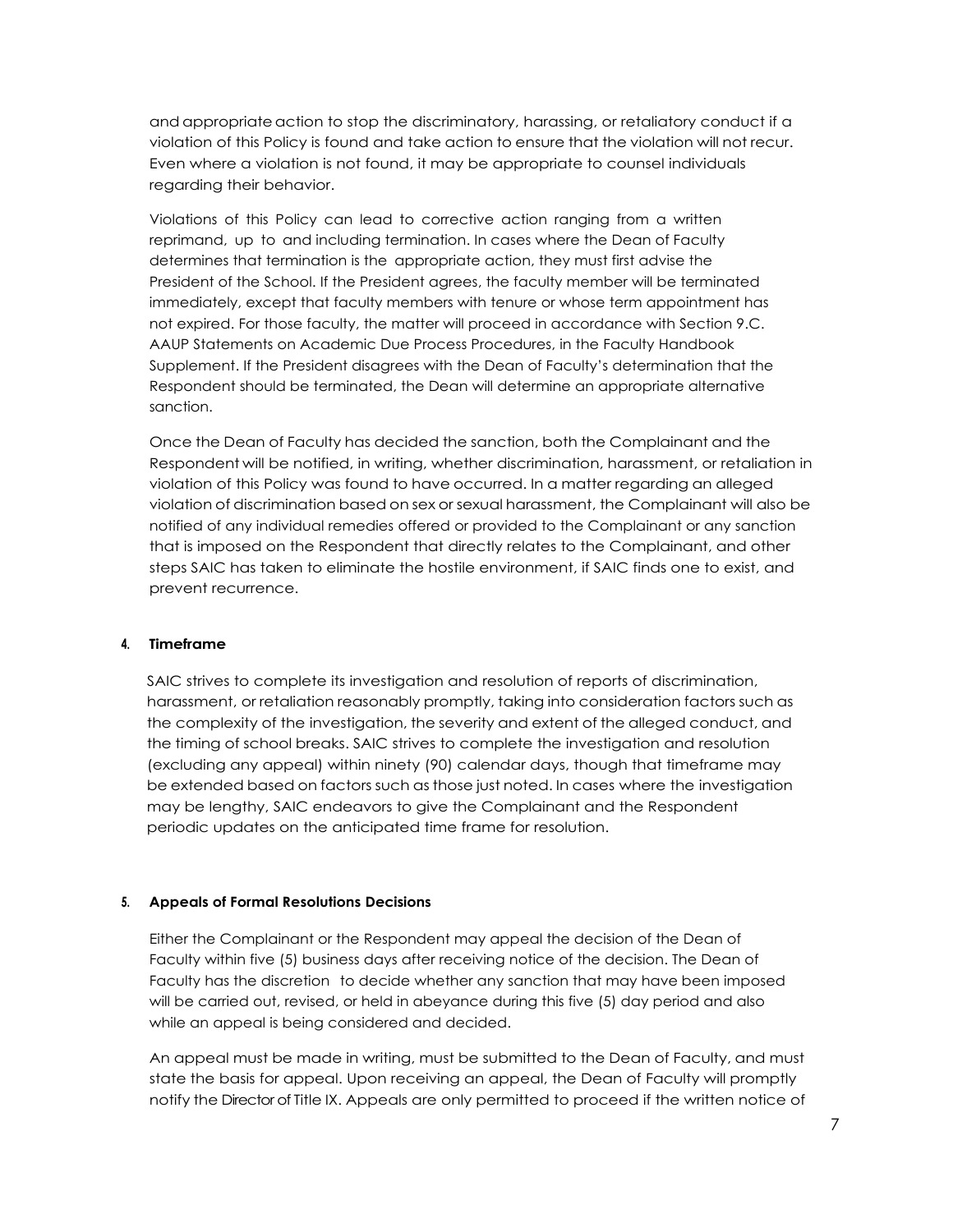appeal identifies new information that was not available at the time of the investigation and resolution, and the new information would substantially change the outcome. If the notice indicates that there is such new information, the Dean of Faculty will notify the Complainant and the Respondent of the need to follow up on the new information. The Dean of Faculty may undertake any inquiries that they deem appropriate, including but not limited to requesting the Director of Title IX's office to conduct additional investigation. Following their examination of the matter, the Dean of Faculty may grant or deny the appeal or take any action that they deem appropriate. The Dean of Faculty will provide written notification of their final decision to the Complainant and the Respondent.

## **H. Title IX Information**

Title IX of the Education Amendments of 1972, as amended, is a comprehensive federal law that prohibits discrimination on the basis of sex as well as retaliation for making a Title IX report in any federally-funded education program or activity. The Director of Title IX is responsible for coordinating SAIC's efforts to comply with its obligations under Title IX and the Title IX regulations. The Director Title IX's duties and responsibilities include: monitoring and oversight of overall implementation of Title IX at SAIC, including coordination of training, education, communications, and administration of report procedures for faculty, staff, students, and visitors. The Director of Title IX is available to meet with any party to discuss the School's policy or any Title IX-related concerns.

#### **SAIC's Director of Title IX is:**

Robert Babcock, Ed. D. 116. S.Michigan Ave., 12th floor Chicago, IL 60603 312.499.4165 | [rbabco@saic.edu](mailto:rbabco@saic.edu)

Sex discrimination includes sexual harassment and sexual assault. For SAIC's policy on sexual assault as well as available resources, please see the Policy Prohibiting Sexual Assault, Domestic Violence, Dating Violence, and Stalking at saic.edu/vawa.

## **I. Local, State, and Federal Resources**

In addition to the process set forth in this Policy, if you believe that you have been subjected to discrimination, harassment or retaliation, you may seek other recourse by contacting:

- **•** Chicago Commission on Human Relations 740 North Sedgwick Street, suite 400, Chicago, IL 60654;
- **•** The Illinois Department of Human Rights (IDHR) James R. Thompson Center, 100 West Randolph Street, 10th floor, Chicago, IL 60601;
- **•** The Office for Civil Rights/Chicago—U.S. Department of Education CitigroupCenter,500WestMadisonStreet,suite 1475,Chicago,IL 60661;
- **•** TheUnitedStatesEqualEmploymentOpportunity Commission 500 West Madison Street, suite 2000,